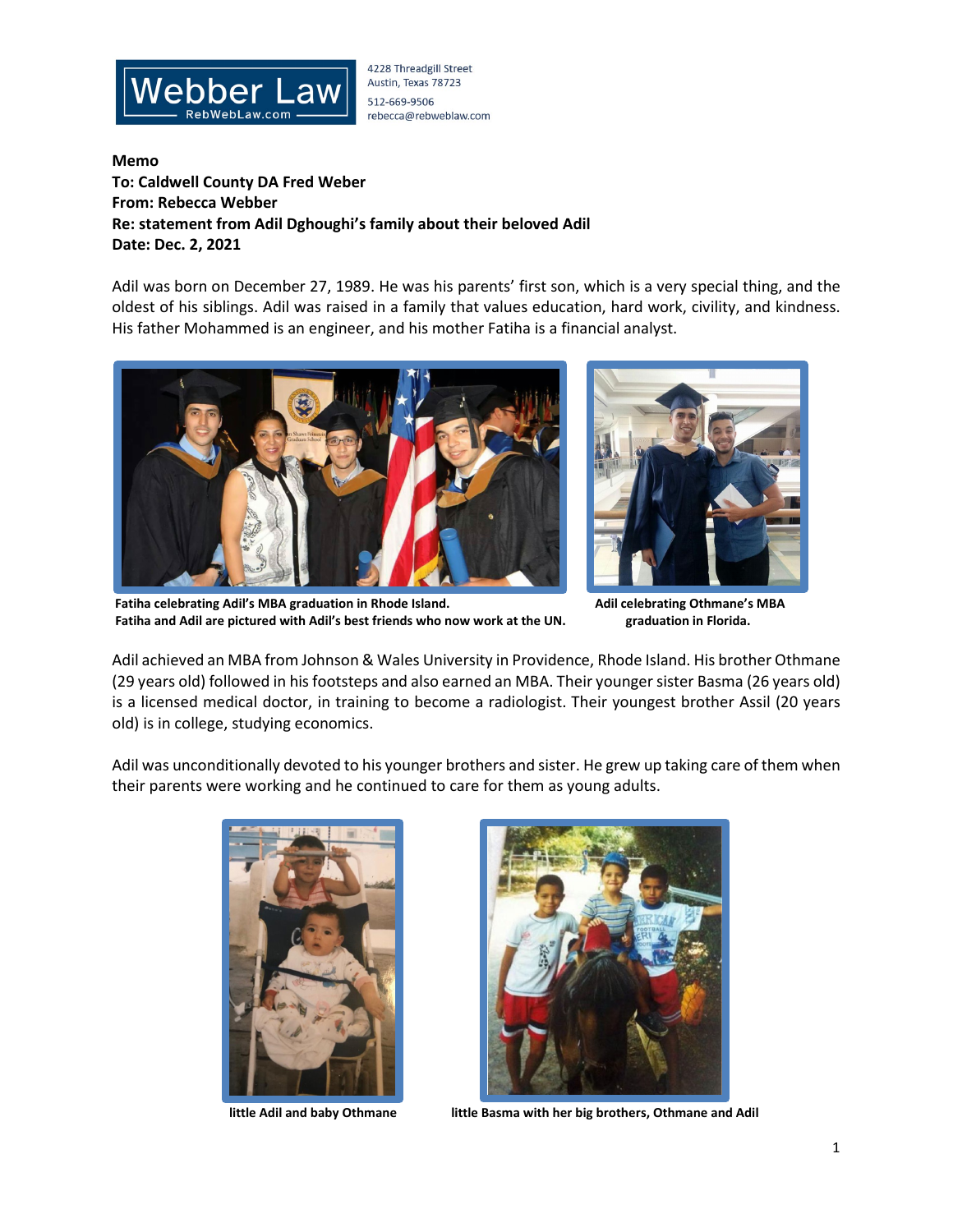

4228 Threadgill Street Austin, Texas 78723 512-669-9506 rebecca@rebweblaw.com

Adil always counseled and guided his brothers and sister to make sure they are going down the right path. He gave them life advice and financial and emotional support. He was their role model.

During graduate school, Adil was active in AIESEC (*Association internationale des étudiants en sciences économiques et commerciales*), an international, nonprofit that places students from around the world in cross-cultural internships and global volunteer opportunities. Adil had a big heart. People have come forward since his death to express their gratitude for his generosity and compassion. His family have learned that he was sending financial support to a family friend back in Morocco who could not afford medical treatment.

Adil was a proud American. He was responsible. He paid his bills. He never had any problem with law enforcement in Morocco or in the US. He fit seamlessly into American society and culture. His close friends are from many races and backgrounds. He paid his taxes. He was a good citizen.



**smoking meats in the back yard in College Station**

Before he was killed, Adil was applying for MBA jobs in Austin, and he had every expectation of receiving a lucrative offer from a national or international corporation. He had upcoming interviews with two corporations when he was murdered. Adil had big plans for his life. He had always planned to have a family and children and to obtain his doctorate. He was just launching into a successful professional future.